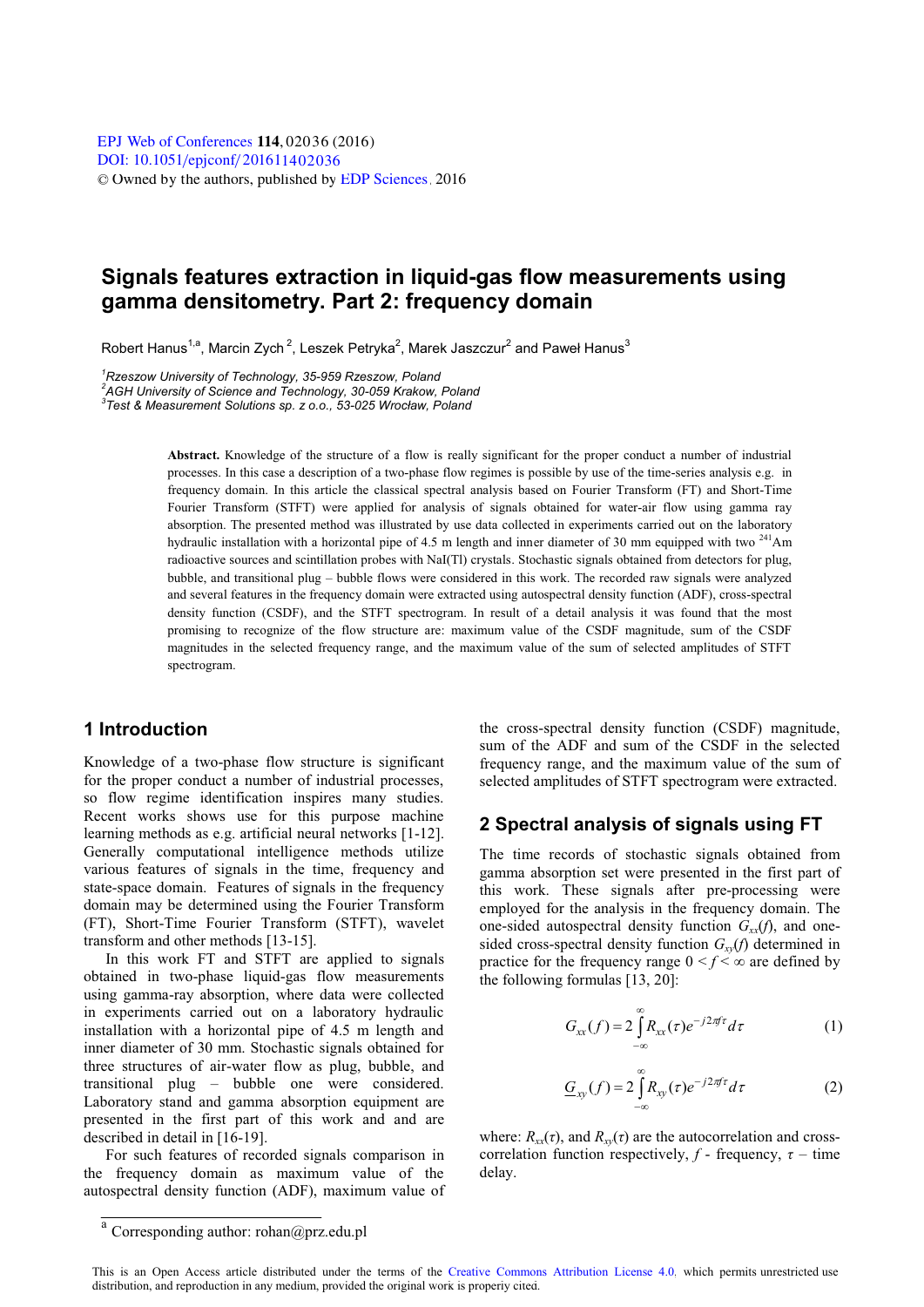

**Table 1.** ADF and |CSDF| of signals from the first scintillation probe obtained in BUB6, BUB 4 and BUB1 experiments.

 Since the cross-spectral density is a complex function, the module and phase of the CSDF are given as:

$$
|CSDF| = \left\{ \text{Re}\left[\mathcal{G}_{xy}(f)\right]^2 + \text{Im}\left[\mathcal{G}_{xy}(f)\right]^2 \right\}^{0,5}
$$
 (3)

$$
\arg(CSDF) = \arctg \left\{ \text{Im} \left[ G_{xy}(f) \right] / \text{Re} \left[ G_{xy}(f) \right] \right\} \tag{4}
$$

In consequence the phase distributions of CSDF (4) were used to measure the average velocity of the dispersed phase of the two-phase flow, like a cross-correlation [20-26].

Additionally the spectral analysis can be used to recognize the type of the gas bubbles transportation in the flow. The literature shows a use for this purpose ADF [27], however, according to [19], better results can be accomplished using the magnitude of cross-spectral density (3).

Table 1 shows the ADF and |CSDF| determined for

signals in experiments BUB6 (plug flow), BUB 4 (transitional plug - bubble flow) and BUB1 (bubble flow). Windowing, overlapping of data segments and combined ensemble-averaging and frequency-averaging were used to ADF and CSDF estimation [21].

Based on the collected experiments, the following three parameters ("features") of spectral densities ADF and |CSDF| were identified:

- maximum of spectral density,
- area under the graph of spectral density for the selected frequency range (experimentally selected range from 0 Hz to  $f_g = 20$  Hz).
- given above area for the selected frequency range related to the total area.

The graphs presented in figure 1 show the values of the descripting features as a function of the segment number. In the spectral analyses the following settings determined experimentally were used: segment width of 10,000 samples, Hamming window, 20 samples width of moving average window, 80% overlapping [21].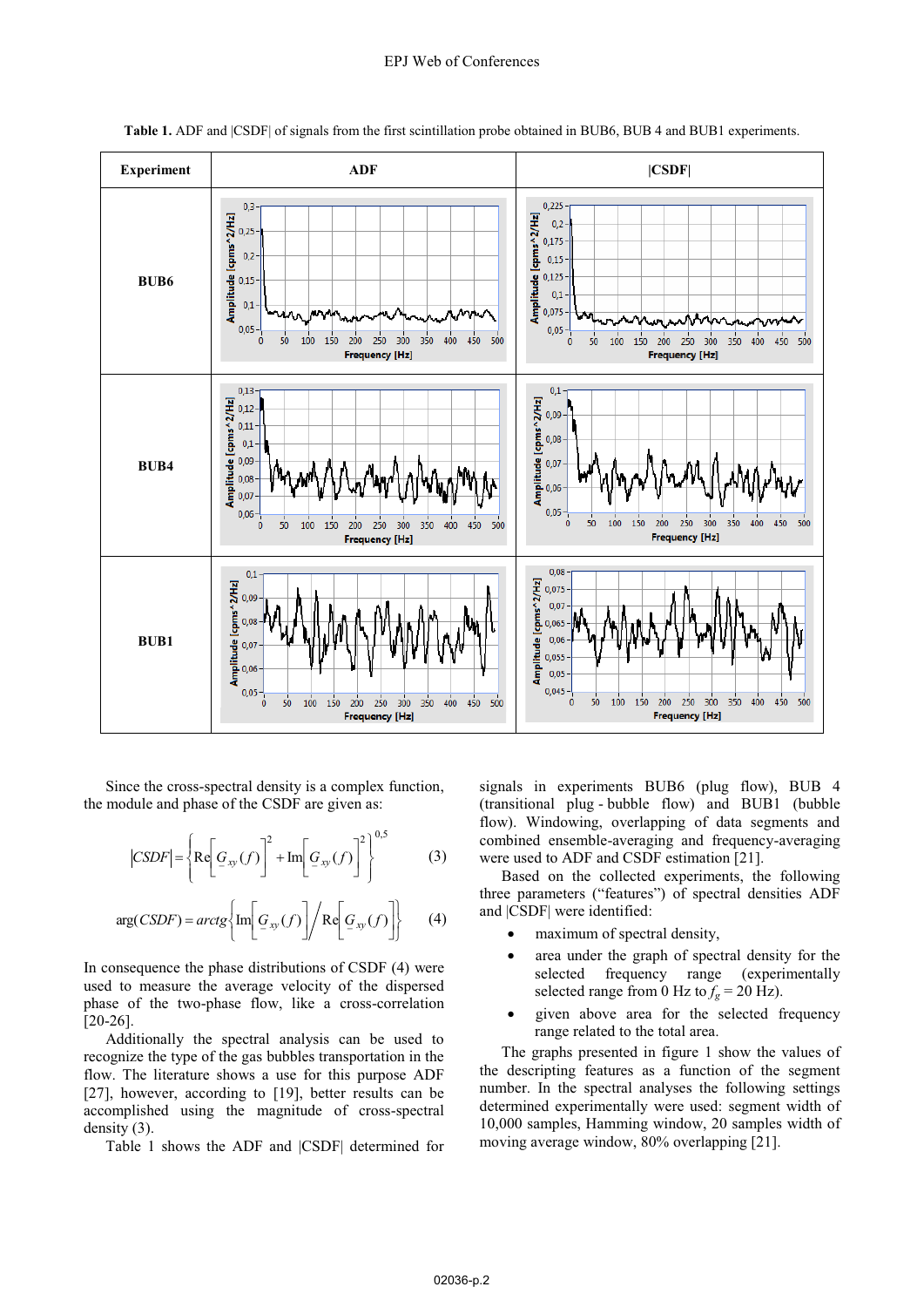

BUB601 - plug flow,  $\boxed{\frown}$  BUB401 - transitional plug - bubble flow,  $\boxed{\frown}$  BUB101 - bubble flow

Figure 1. Features determined on the basis of ADF and  $|CSDF|$ : (a) maximum value of the ADF and  $|CSDF|$ , (b) sum of the ADF and |CSDF| in the selected frequency range, (c) relative sum of the ADF and |CSDF|.

### **3 The analysis of signals using STFT**

STFT is time-frequency analysis method in which the signal  $x(t)$  is divided into short, consecutive, possibly overlapping, segments. Each segment is windowed by a sliding time window and next is subjected to spectral analysis using FT. In this approach the window  $w(t)$ defines each time segment to be analyzed (figure 2), thus resulting in a two-dimensional function STFT  $X(t, f)$ defined by [28]:

$$
X(t,f) = \int_{-\infty}^{\infty} x(\tau)w(\tau-t)e^{-j\tau}d\tau
$$
 (5)

In the simplest case, the window  $w(t)$  may be a square function, however, generally other types of windows, e.f. Hnning window are used.

The spectrogram  $S_{xx}(t, f)$  of signal  $x(t)$  is obtained by computing the squared magnitude of (5):

$$
S_{xx}(t,f) = |X(t,f)|^2 \tag{6}
$$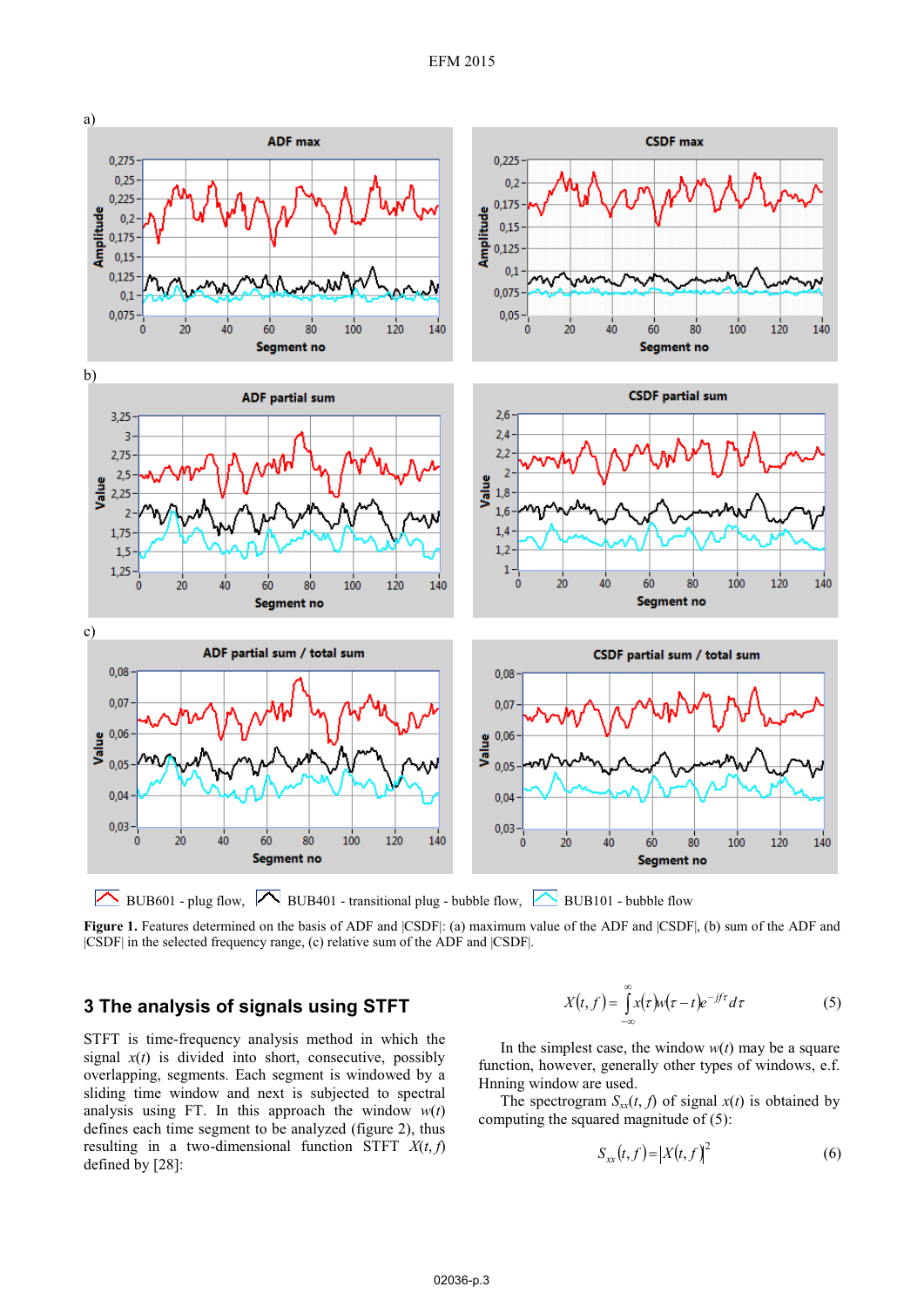The spectrogram is a real-valued, nonnegative distribution which provides a signal representation in the time-frequency domain.

Graphs of spectrograms obtained using STFT for the beginning of signals BUB601, BUB401 and BUB101 are shown in figure 3.



**Figure 2.** Application of sliding time window to  $x(t)$  signal [28].

In the analyses the following settings determined experimentally were used: segment width of 10,000 samples, Hamming window, 80% overlapping.

It is easy to note that a spectrogram for three analyzed signals differ significantly. However, numerical parameters which allow separation of the classes (flow structures) were required. On the basis of many experiments carried out it was found that the following features may be proposed:

- maximum value of the sum of the spectrogram amplitudes above a fixed amplitude threshold  $Ag =$ 0.2. Graphs of such sums are shown on the right side of spectrograms in figure 3 ("Spectrogram sum"),
- area under the graph of "Spectrogram sum" for the first five components (frequency range from 0 to  $fg =$ 5 Hz). The value of  $fg = 5$  Hz was determined experimentally.



**Figure 3.** Spectrograms determined for signals BUB601, BUB401 and BUB101 using STFT.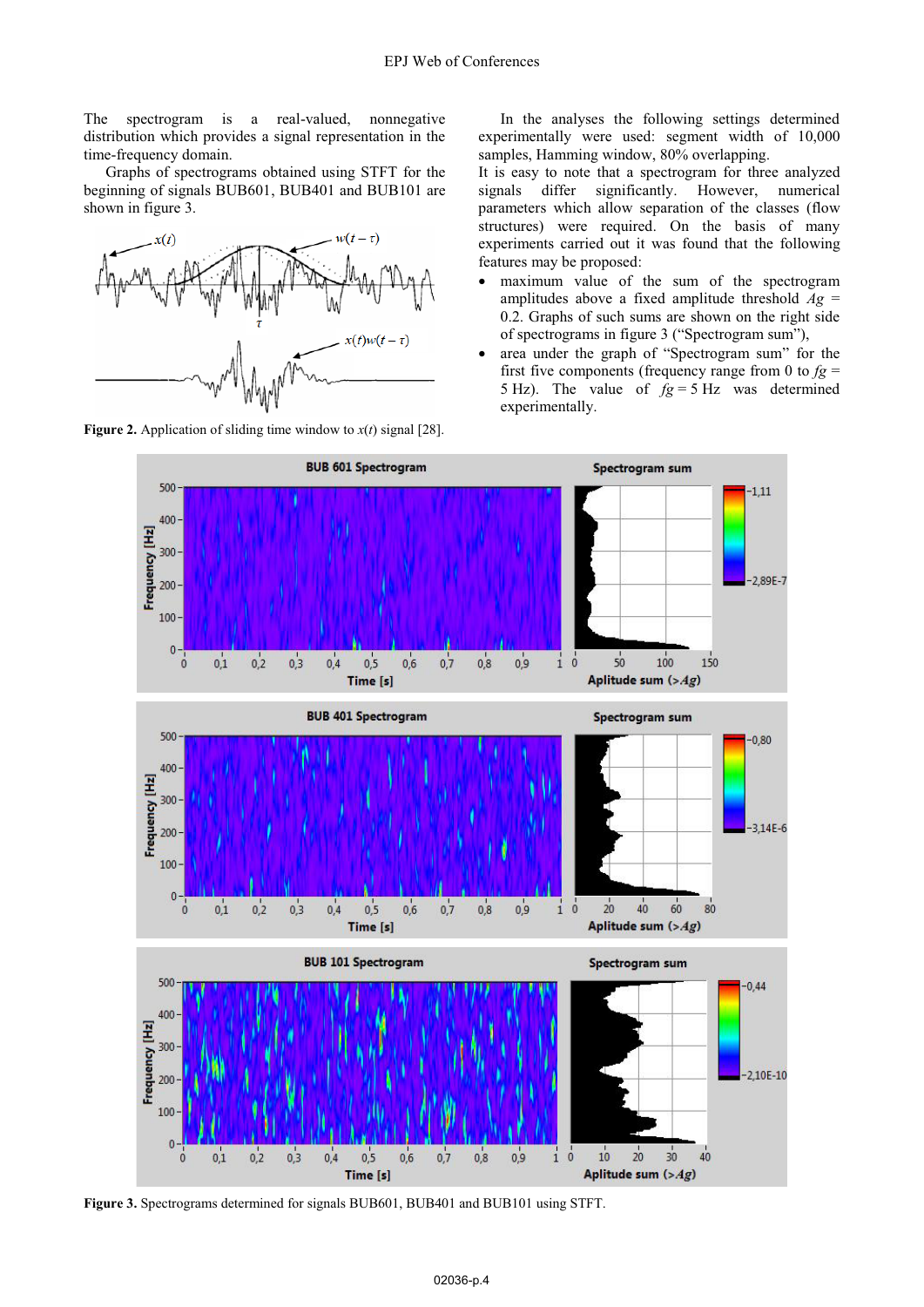area under the graph of spectrogram sum in the frequency range from 0 to  $f_g = 5$  Hz, divided by the total area.

 The graphs presented in figure 4 show the values of the mentioned above features as a function of the segment number.







BUB601 - plug flow BUB401 - transitional plug – bubble flow BUB101 - bubble flow

**Figure 4.** Features determined on the basis of STFT spectrograms.

The results presented in figure 1 suggests that the best separation for three analyzed structures of air-water flow have features based on the CSDF magnitude.

The STFT spectrogram may also be used for flow pattern recognition. As can be observed in figure 4 the best separation of patterns represented by signals

BUB601, BUB401 and BUB101 has the maximum value of the sum of STFT spectrogram.

#### **4 Conclusions**

In this article stochastic signals recorded from scintillation detectors for three structures of water-air flow as plug, bubble, and transitional plug-bubble flows in horizontal pipeline were analyzed in the frequency domain. Based on the obtained results it can be stated that the selected parameters of ADF, CSDF and STFT spectrogram may be useful to the recognition of liquidgas flow pattern.

According to the authors an improvement can be accomplished using the magnitude of the cross-spectral density, rather than the autospectral density function. On the basis of the carried out experiments, it was found that the best separation of the patterns give: maximum of the |CSDF| and relative area under the |CSDF| graph of recorded signals.

In the case of the STFT spectrogram the best separation for considered classes of flow has area under the graph of spectrogram sum in the selected frequency range of the transform.

It can be concluded, that the mentioned above features determined in the frequency domain would be applied to liquid-gas flow pattern recognition using machine learning methods.

#### **References**

- 1. S. Blaney, H. Yeung, Flow Meas. Instrum. **19,** <sup>57</sup> 66 (2008)
- 2. O. Arjmandi-Tash, A. Zarghami, R. Zarghami, Particul. Sci. Technol. **32,** <sup>498</sup>–505 (2014)
- 3. Y. Chen, et al, Chem. Eng. Sci. **129**,156–167 (2015)
- 4. F. Johnsson, Int. J. Multiphas. Flow **26,** <sup>663</sup>–<sup>715</sup> (2000)
- 5. C.M. Salgado, Prog. Nucl. Energy **52,** <sup>555</sup>–<sup>562</sup> (2010)
- 6. Z. Sun, H. Zhang, Meas. Sci. Technol. **19,**<sup>015401</sup> (2008)
- 7. G.H. Roshani, Measurement **62,** <sup>25</sup>–32 (2015)
- 8. C.M. Salgado, Appl. Radiat. Isot. **67,** <sup>1812</sup>–<sup>1818</sup> (2009)
- 9. M. Khorsandi, et al, Radiat. Meas. **59,** <sup>183</sup>–<sup>187</sup> (2013)
- 10. H. Ding, et al, Flow Meas. Instrum. **18,** <sup>37</sup>–<sup>46</sup> (2007)
- 11. T. Elperin, M. Klochko, Exp. Fluids **32,** <sup>674</sup>–<sup>682</sup> (2002)
- 12. E.S. Rosa, et al, Int. J. Multiphas. Flow **36,** <sup>738</sup>–<sup>754</sup> (2010)
- 13. J.S. Bendat, A.G. Piersol, *Random data analysis and measurement procedures* (John Wiley, New York, 2010)
- 14. J.H. McClellan, R.W. Schafer, M. A. Yoder, *Signal processing first* (Prentice Hall, New Jersey 2003)